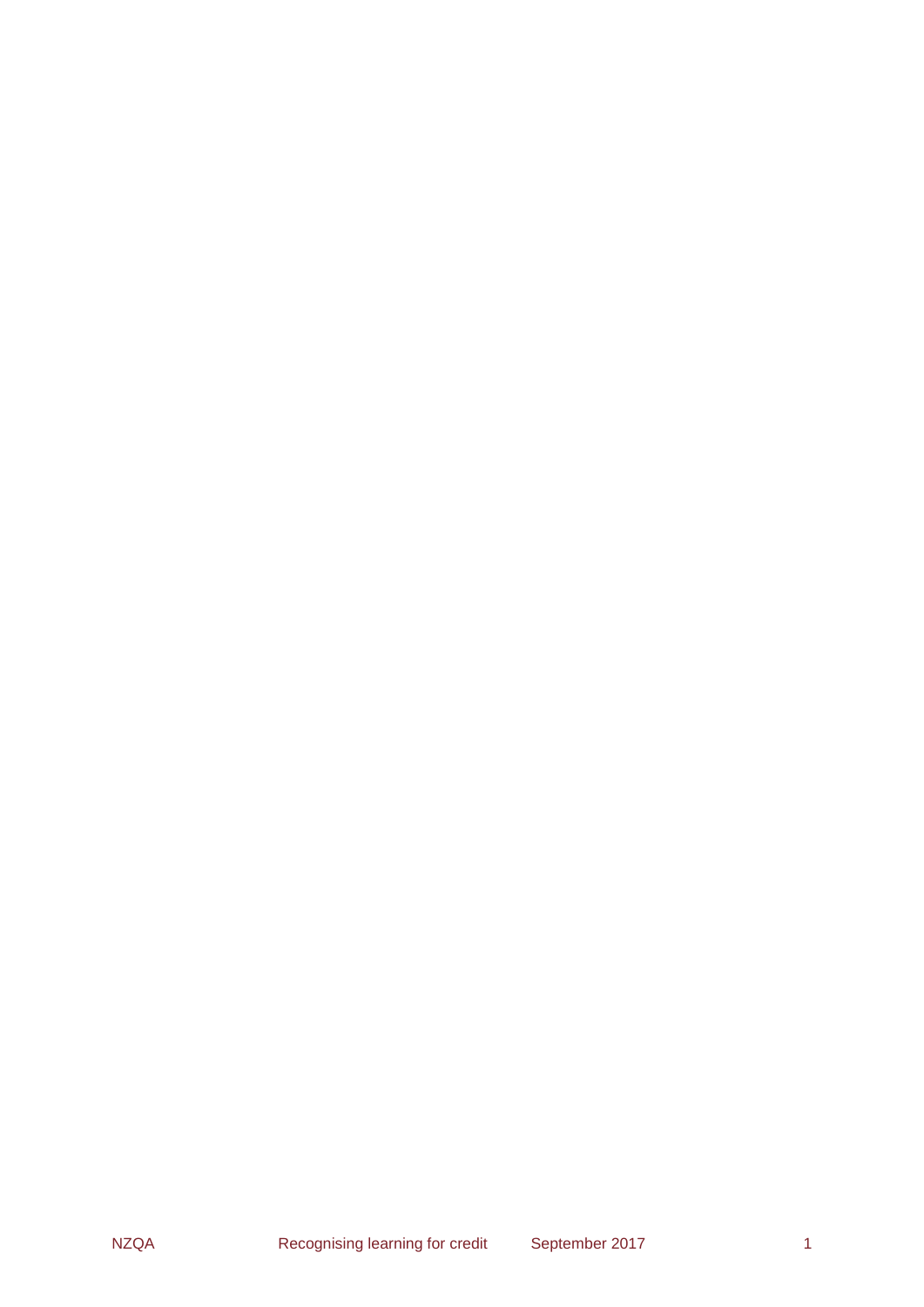# 1. Contents

| 3 <sub>1</sub> |     |  |
|----------------|-----|--|
|                | 3.1 |  |
|                | 3.2 |  |
|                | 3.3 |  |
|                | 3.4 |  |
|                | 3.5 |  |
|                | 3.6 |  |
| 4.             |     |  |
|                |     |  |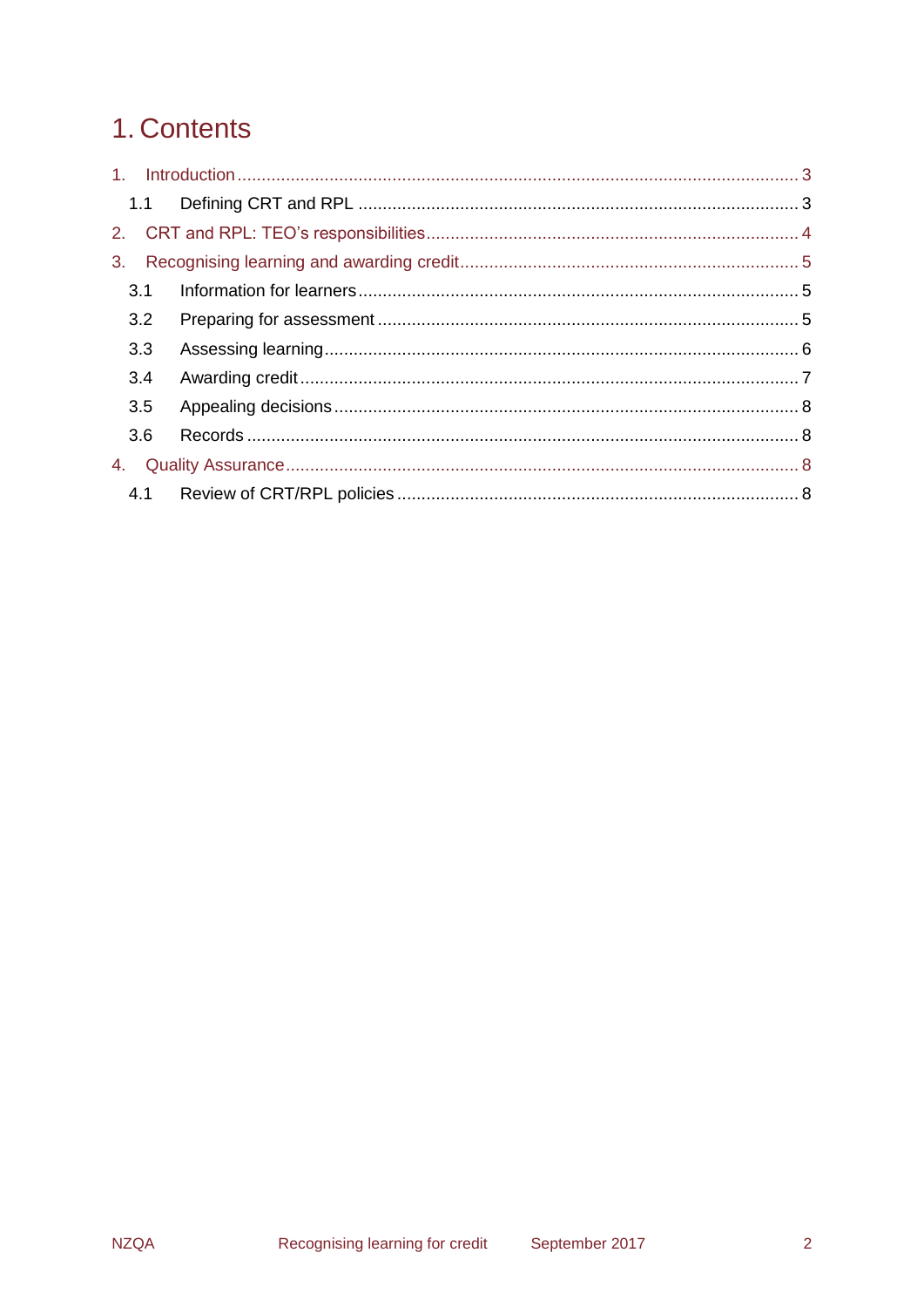# <span id="page-3-0"></span>1. Introduction

These guidelines have been created for tertiary education organisations (TEOs) to develop and implement regulations, policies and processes that assist learners to have their relevant learning recognised and credited.

As the future of work changes with the impact of digital and other technologies, individuals will need to develop new skills and knowledge throughout their lives to demonstrate and maintain their currency in the workforce.

This concept of lifelong learning requires that the education system shift away from a paradigm of teaching and training to a paradigm of learning,

"*from knowledge-conveying instruction to learning for personal development and from the acquisition of special skills to broader discovery and the releasing and harnessing of creative potential. This shift is needed at all levels of education and types of provision…"* (UNESCO Education Strategy, 2014 – 2021)

As a result, there will be an increasing focus on the recognition of formal, informal, nonformal, experiential and workplace learning. Credit recognition and transfer (CRT) and recognition of prior learning (RPL) enable people throughout their lives, and no matter how they have learned, to have their learning recognised and credentialed.

Effective CRT and RPL assists learners to move readily between education organisations, and progress in work and education without having to repeat learning or experiences or take additional credit.

## <span id="page-3-1"></span>1.1 Defining CRT and RPL

There are a wide range of ways in which learning can be recognised, credited and credentialed. This document uses CRT and RPL.

The New Zealand Qualifications Authority (NZQA) describes credit recognition and transfer as a process where credit for outcomes already achieved by a student in relation to a qualification is recognised as credit for comparable outcomes in another qualification.

Recognition of prior learning is a process that involves formal assessment of a learner's relevant and current knowledge and skills (gained through prior learning) to determine achievement of learning outcomes of a qualification.

Recognition of prior learning leads to credit being awarded for current and relevant skills, knowledge, and attributes achieved, without regard for the length, place or method of learning (e.g. workplace, life experience, hobbies, self-directed study).

The following are other commonly used terms:

**Credit Transfer (CT):** credit awarded for having successfully completed an identical programme or standard at the same tertiary education organisation or another accredited tertiary education organisation.

**Cross Credit (CC):** credit awarded for having successfully completed an equivalent course or standard at the same tertiary education organisation or another accredited tertiary education organisation.

**Assessment of Prior Learning (APL):** similar to RPL with an assessment of learning carried out by challenge test, professional conversation or panel presentation, along with a portfolio of evidence.

**Assessment of Current Competency:** an assessment of a learner's existing skills and knowledge to ensure they remain up to date and valid against the relevant learning areas.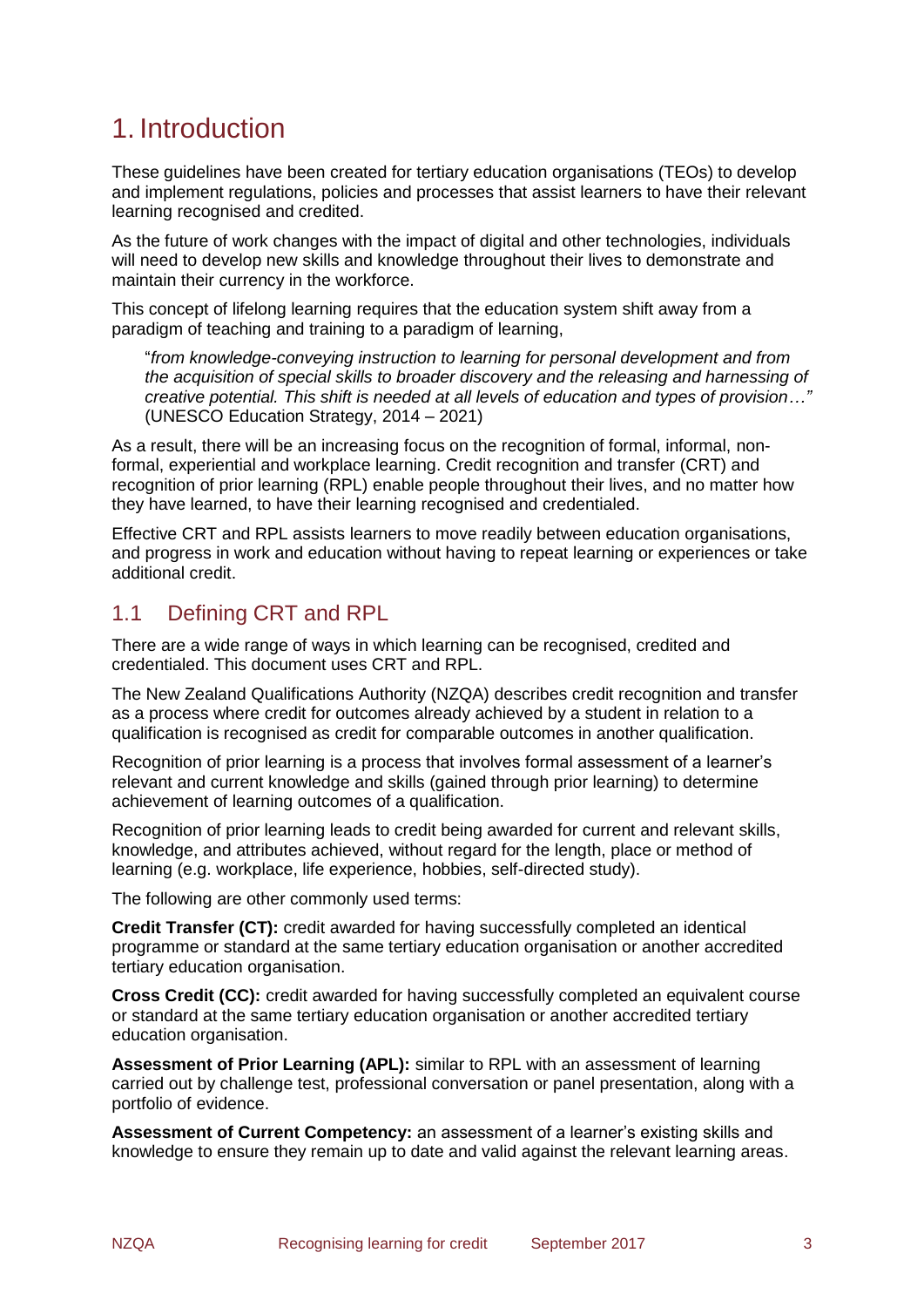**Advanced Standing:** As a result of being awarded credit recognition, an applicant may be eligible to enter a programme or qualification at an advanced level following an assessment of prior learning, qualification equivalence or current competency.

Advanced standing is a feature of articulation arrangements between TEOs, whereby learning achieved by learners at one TEO is recognised automatically at another TEO.

# <span id="page-4-0"></span>2. CRT and RPL: TEO's responsibilities

Tertiary education organisations have a range of opportunities to support and promote CRT and RPL through their overall systems and regulations; and the information, advice, and support provided to learners.

Learners can face real and opportunity costs where their existing relevant learning is not recognised or credited. As such, while making information about CRT and RPL processes available to learners is important, TEOs are also expected to be proactive about engaging with learners at the point of enrolment to determine whether they are likely to have existing learning that can contribute to the graduate outcomes of the qualification.

Effective assessment for recognising learning and award of credit is strengthened when CRT and RPL policies and practices are integrated into a TEO's quality management and academic systems.

TEOs seeking programme and training scheme approval are required to have clear, relevant, and appropriate regulations that specify requirements for credit recognition and transfer and the recognition of prior learning (*NZQA approval and accreditation rules 2013, rule 4, criterion 5*).

TEOs must balance the opportunities for learners to progress without repeating learning with maintaining confidence in the integrity of qualifications and other learning.

Key features of effective CRT and RPL policies and practices place the learner at the centre of consideration, and focus on the learning they have obtained.

TEOs should:

- integrate CRT/RPL into their overall systems, regulations, policies and practice. Examples include each of programme development, approval and review, assessment and moderation, organisational self-assessment and external review
- approve appropriate quality assurance and academic regulations, policies and procedures that apply across all learning areas of the organisation
- promote, through all relevant means, information about the requirements for CRT/RPL
- provide accessible academic advice and support to assist learners apply for credit recognised through CRT/RPL
- ensure decisions about CRT/RPL are timely, transparent, robust, consistent and defensible and for the maximum benefit of learners.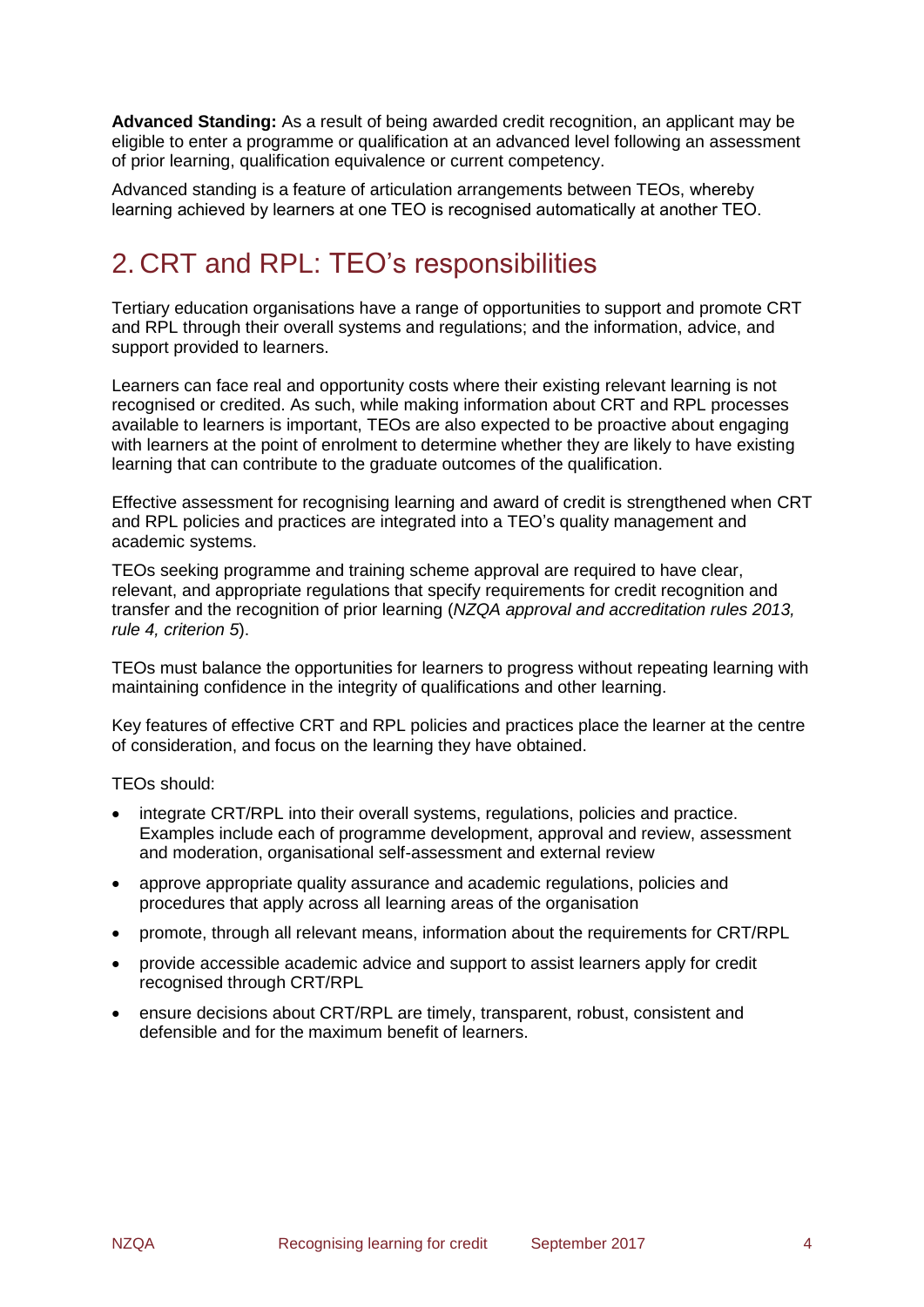# <span id="page-5-0"></span>3. Recognising learning and awarding credit

To achieve a qualification listed on the New Zealand Qualifications Framework (NZQF), a learner needs to complete a programme that enables them to achieve the requirements of the qualification, particularly the graduate profile. Outcomes are described in terms of knowledge, skills and attributes, and their application, or what the learner can "*do, be and know*".

Programmes are made up of components of learning and/or assessment standards which specify the learning outcomes that together build towards achievement of the graduate profile. Some examples of components are individual courses, modules, papers or projects that a learner undertakes to complete a programme.

Recognising learning and awarding credit is undertaken by evaluating learners' skills and knowledge in relation to the graduate or other learning outcomes of a qualification, programme, component of learning, or assessment standard that have been quality assured.

## <span id="page-5-1"></span>3.1 Information for learners

Key, consistent information for learners regarding CRT/RPL should be made readily available for the learner on the TEO website, and in recruitment, admission and enrolment materials.

Information assists learners understand that their relevant skills and knowledge can be recognised and awarded appropriate credits for outcomes achieved (including qualifications where this is appropriate).

It needs to be clear to learners that CRT and RPL can be requested at any stage.

Information on applying for the award of credit through CRT and RPL includes:

- clear description of how credit can be awarded
- an outline of the organisation's processes
- indicative timeframes to complete the application and assessment
- fee structure
- an outline of the documentation, evidence and assessment requirements
- an outline of how credit awarded through CRT/RPL may be integrated into the learners programme (while understanding that awarding credit is a separate process from entry into a specific programme).

### <span id="page-5-2"></span>3.2 Preparing for assessment

It is expected TEOs will provide academic and administrative advice and guidance to learners throughout the processes for recognising credit. The nature of the advice and guidance required will vary depending on the learner, the type and extent of evidence they have available and credit being sought.

The TEO's first step should be to determine if the learner is able to obtain credit by assisting the learner to reflect on their previous study, other prior learning, work and life experiences.

The academic advisor and learner work together to:

- identify suitable qualifications, programmes and/or components for which the learner may be able to be obtain credit
- understand the evidence the learner has available to them through their life, study and work experiences that would support their application
- identify gaps in their learning or experience and provide advice on how to fill the gaps
- support the learner in preparing for assessment.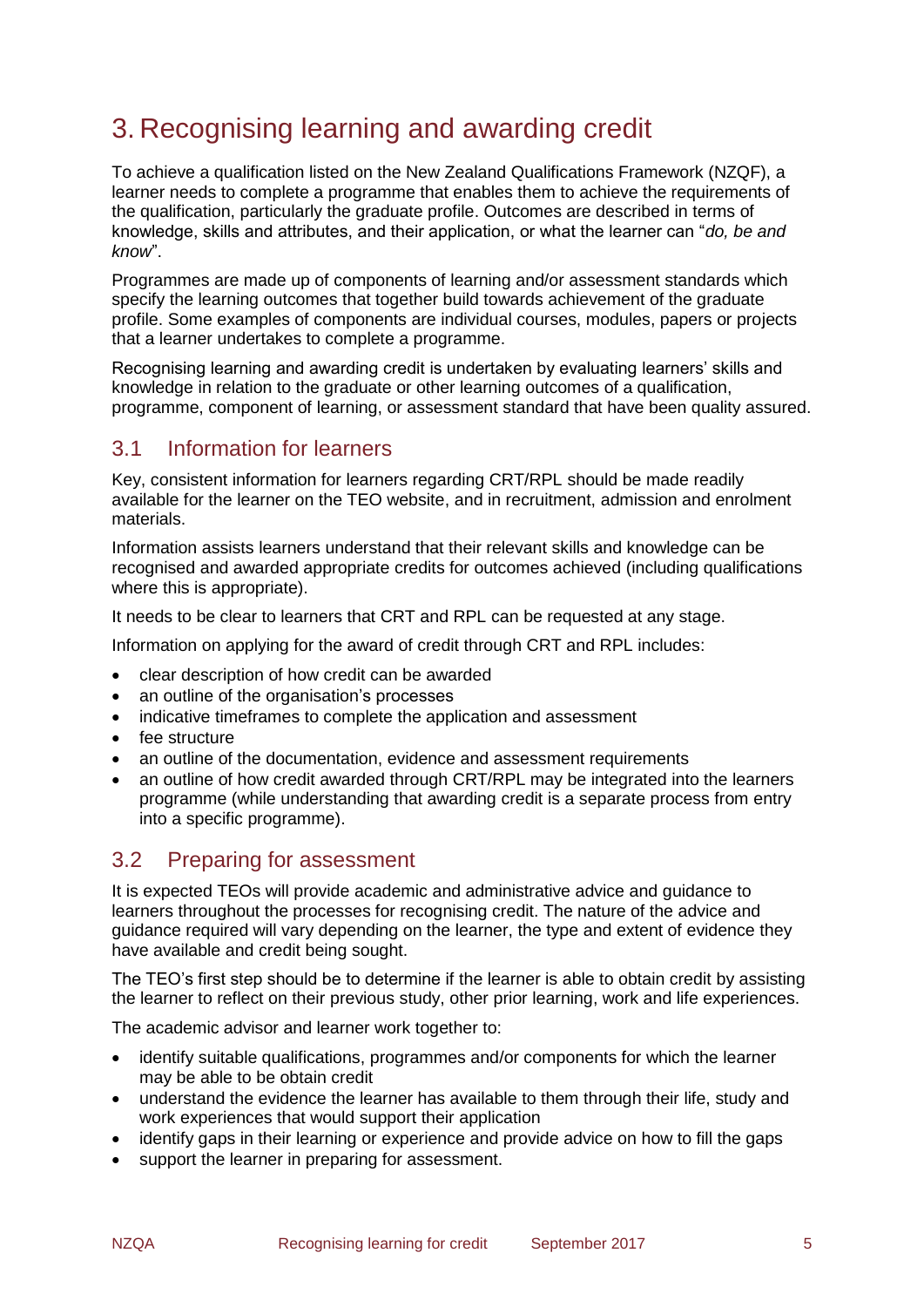The time taken to gather and build evidence for assessment varies depending on the learner and the learning outcomes or qualification for which they are seeking credit.

## Geoff: a case study for RPL

Geoff comes to a TEO seeking a degree qualification in culinary arts. Geoff has a long career in the industry and is a chef in charge of his own kitchen and restaurant. Geoff has a trade-based cooking qualification obtained many years ago.

The TEO:

- undertakes a preliminary evaluation of the learner and identifies that the learner is likely to have knowledge, skills and attributes that can contribute to the graduate outcomes of the qualification
- works with the learner to self-assess their experience and to recognise their learning. For example, through asking the learner to consider statements and questions that prompt them to reflect on and record their experience and learning
- assists the learner to co-discover their skills, knowledge and attributes. For example, through drawing out from the learner learning they may not have known they had, such as theoretical knowledge likely to be needed to meet outcomes for credit toward higher level qualifications
- works with the learner to identify the evidence available and the evidence that needs to be gathered for the assessment of the learner's skills, knowledge and attributes
- assists the learner to map what the learner can know, do, be and show to the graduate outcomes of the qualification
- ascertains what the learner is missing and works with the learner to fill the gap(s). For example, a specific course or module may be needed to fully meet the graduate outcomes of the qualification
- assists the learner in preparing for assessment.

### <span id="page-6-0"></span>3.3 Assessing learning

Assessment is to evaluate if the learner has the skills and knowledge to meet the outcome of the qualification, programme, components and assessment standards for which they are seeking credit.

The principles of good assessment practice are that assessment is fair, valid, reliable, consistent and authentic.

The assessment takes into account credit already gained, for example through previous study as well as recognition of prior learning.

The assessor is normally a different person from the academic advisor, who advises the learner preparing their application.

#### *Credit recognition and transfer*

Typically, an assessor reviews the learner's verified official academic record/transcript or their New Zealand Record of Achievement to identify qualifications, programmes, components and assessment standards achieved. The assessor uses this information to determine if the outcomes achieved by the learner are equivalent either wholly, or in part, to the outcomes for which they are seeking credit.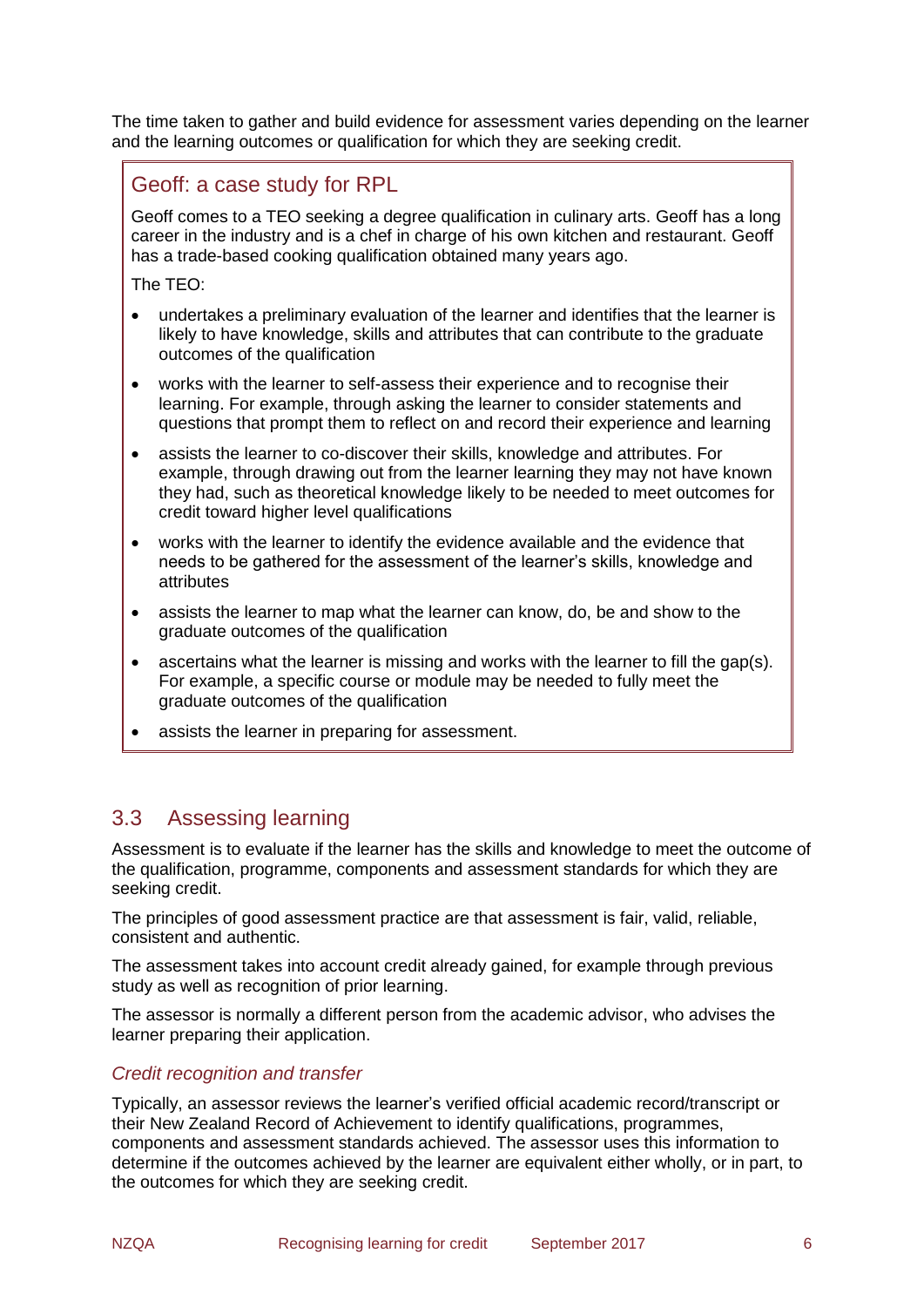Further information may be requested from the learner to help with the evaluation of their knowledge and skills. For example, specific details of the learning outcomes, activities and assessments of the qualifications, programmes, components and assessment standards achieved.

#### *Recognition of prior learning*

This assessment follows a process of analysing learning and gathering evidence about a learner's skills and knowledge gained through their life experiences, which are then related to learning outcomes of quality assured qualifications, programmes and components.

A learner may produce a portfolio of evidence, in digital and/or physical format, that could include a wide range of evidence.

Depending on the credit sought and the nature of the learner's prior experiential and workplace learning, the assessment(s) may include one or more of:

- Challenge tests
- Practical assessment
- Professional conversation or interview with the assessor(s)
- Presentation of and a review of the portfolio of evidence with the assessor(s).

RPL assessment is a specialist skill, and the RPL assessor(s) commonly engages subject matter experts and/or a panel in the assessment process.

Typically, a learner's skills and knowledge gained through a wide range of experiential, workplace and formal learning are evaluated by suitable assessors. Assessors may require specific training in RPL.

#### *CRT and RPL in degrees*

Section 253B(3) of the Education Act requires that NZQA must not consent to the granting of degree awards unless satisfied that the award recognises the completion of a programme of advanced learning that:

- (a) is taught mainly by people engaged in research; and
- (b) emphasises general principles and basic knowledge as the basis for self-directed work and learning.

This means that an institute of technology and polytechnic, wānanga or private training establishment must make clear in its regulations how it manages, facilitates and assesses applications for CRT and RPL to meet this test.

### <span id="page-7-0"></span>3.4 Awarding credit

Credit arising from CRT and RPL is recorded on the learner's official academic transcript. If the credit is based on CRT, the grade achieved by the learner from their previous learning is recorded and transferred at the same value as part of the credit awarded.

In general, full or partial credit is awarded for:

- a learner's achievement of comparable outcomes
- recorded achievement, whether or not it forms part or all of a complete qualification
- achievement at the level consistent with the learner's demonstrated level of competence
- achievement that is at the same level as the credit being sought.

The TEO should ensure that learning credited through CRT/RPL and formal learning is of equal standing. This means there are no arbitrary barriers or limits on the learning that can be credited through CRT/RPL and that any restrictions on credit are based on specific, documented, and clear legal, academic or industry requirements e.g. registration body.